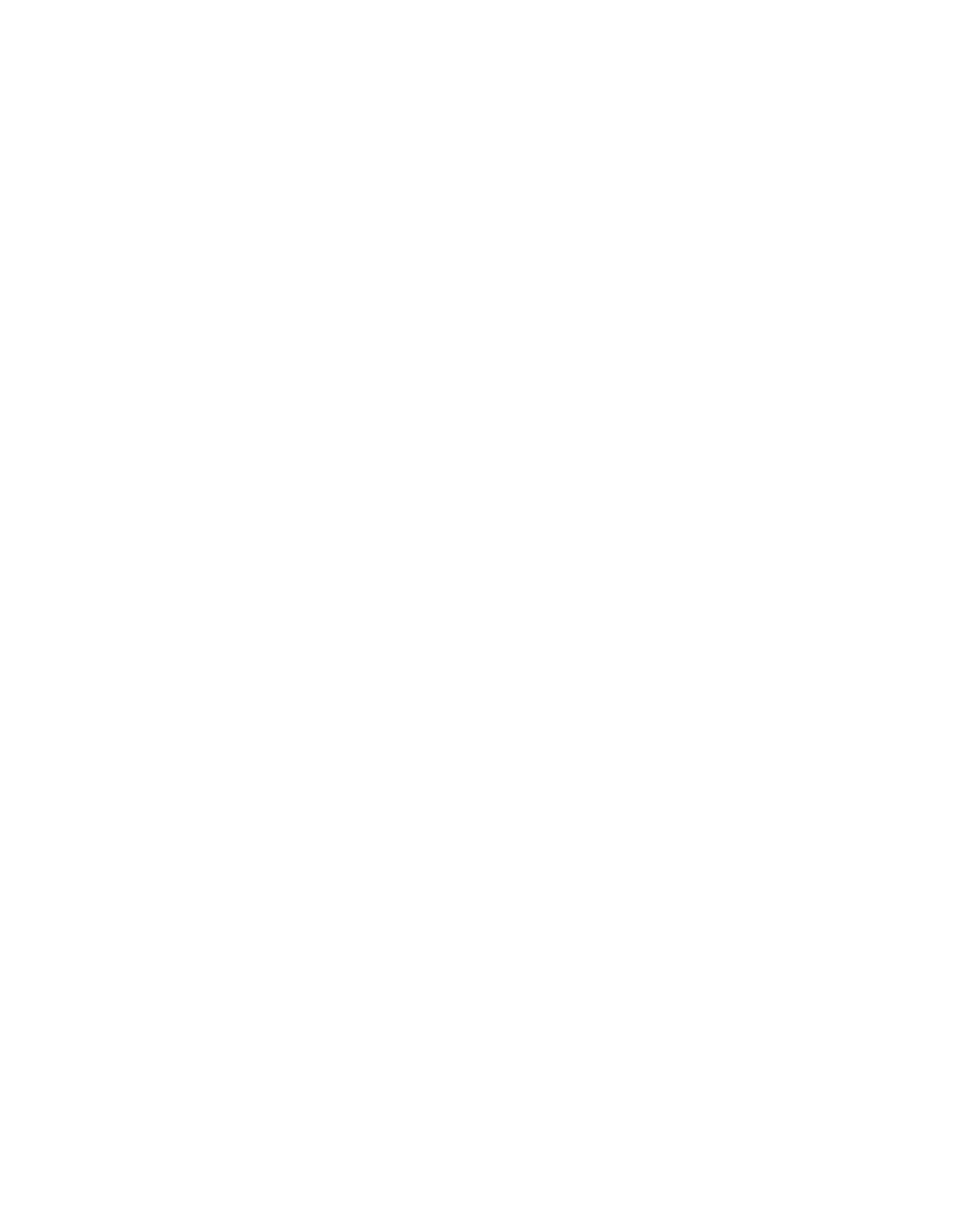#### **In the case of Pop-Ilić and Others v. Serbia,**

The European Court of Human Rights (Third Section), sitting as a Chamber composed of:

 Josep Casadevall, *President,*  Alvina Gyulumyan, Ján Šikuta, Dragoljub Popović, Luis López Guerra, Valeriu Gritco, Iulia Antoanella Motoc, *judges,*

and Marialena Tsirli, *Deputy Section Registrar*,

Having deliberated in private on 23 September 2014,

Delivers the following judgment, which was adopted on that date:

### PROCEDURE

1. The case originated in five separate applications against Serbia lodged with the Court under Article 34 of the Convention for the Protection of Human Rights and Fundamental Freedoms ("the Convention").

2. The applicants were all Serbian nationals. Additional personal details, the dates of introduction of their complaints before the Court, and information regarding their legal counsel, respectively, are set out in the Annex to this judgment.

3. The Serbian Government ("the Government") were represented by their Agent, Ms Vanja Rodić.

4. The applicants complained, under Article 6 § 1 of the Convention and Article 1 of Protocol No.1 about the respondent State's failure to enforce the final judgment rendered in their favour. They further submitted that the Constitutional Court did not consider their compensation claims even though they had been formulated in accordance with the relevant national legislation.

5. On 20 January 2014 the applications were communicated to the Government. On 1 February 2014 the Court changed the composition of its Sections (Rule 25 § 1). This case was thus assigned to the newly composed Third Section (Rule 52 § 1).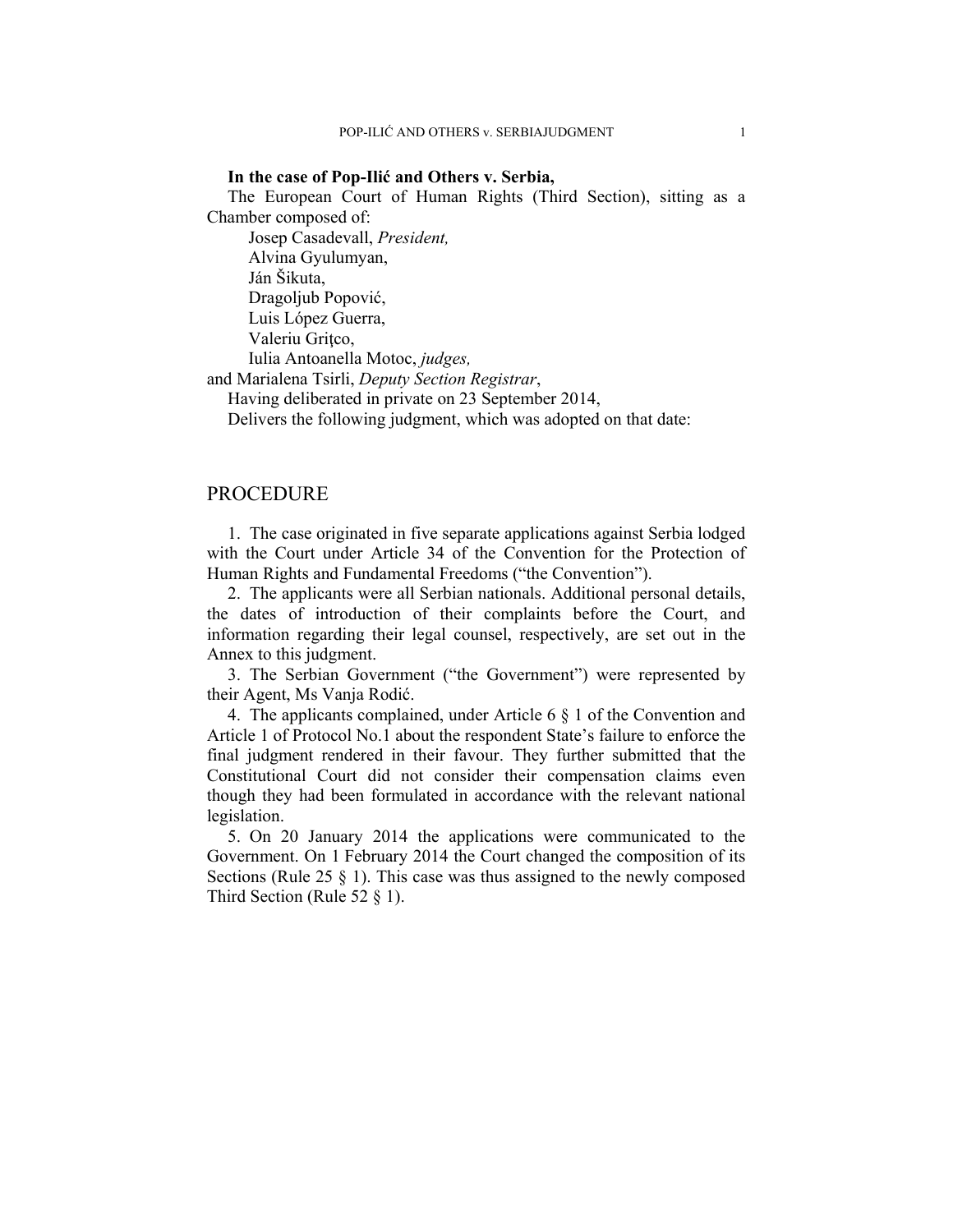# THE FACTS

### I. THE CIRCUMSTANCES OF THE CASE

## **A. The civil, enforcement and insolvency proceedings**

6. On 13 April 2006 the Vlasotince Municipal Court ruled in favour of the applicants. The respondent, *AD Retex*, a privately owned company as of 2003, was ordered to: (a) reinstate them to their former jobs; (b) pay their salary arrears; (c) pay the relevant social insurance contributions due for the same period; and (d) pay the their legal costs.

7. By 11 July 2007 this judgment, as amended on appeal in respect of the legal costs, became final.

8. On 27 July 2007 the applicants filed a request for the enforcement of the said judgment.

9. On 6 August 2007 the Vlasotince Municipal Court accepted the applicants' request and issued an enforcement order.

10. On 3 December 2007 the Leskovac District Court upheld this decision on appeal.

11. In January 2008 the Vlasotince Municipal Court carried out an assessment of the debtor's movable assets.

12. On 21 April 2008, in response to a third party's request, the Vlasotince Municipal Court excluded certain movable assets from the enforcement proceedings.

13. On 26 May 2008 the Vlasotince Municipal Court obtained an additional report regarding the value of the debtor's movable assets.

14. On 22 April 2010 the Leskovac High Court ordered the reexamination of the third party's exclusion request lodged in respect of the debtor's assets.

15. On 21 January 2011 the Leskovac Commercial Court opened insolvency proceedings (*stečajni postupak*) in respect of *AD Retex*and on 3 June 2011 the applicants' claims were confirmed in their entirety. The applicants themselves were classified as third-class creditors.

16. On 16 June 2011 the debtor's assets were sold as part of the insolvency proceedings.

17. On 12 June 2013 the enforcement proceedings were stayed.

18. The insolvency proceedings before the Leskovac Commercial Court arestill pending, and the applicants have yet to be paid apparently as a consequence of two related civil suits brought by other creditors.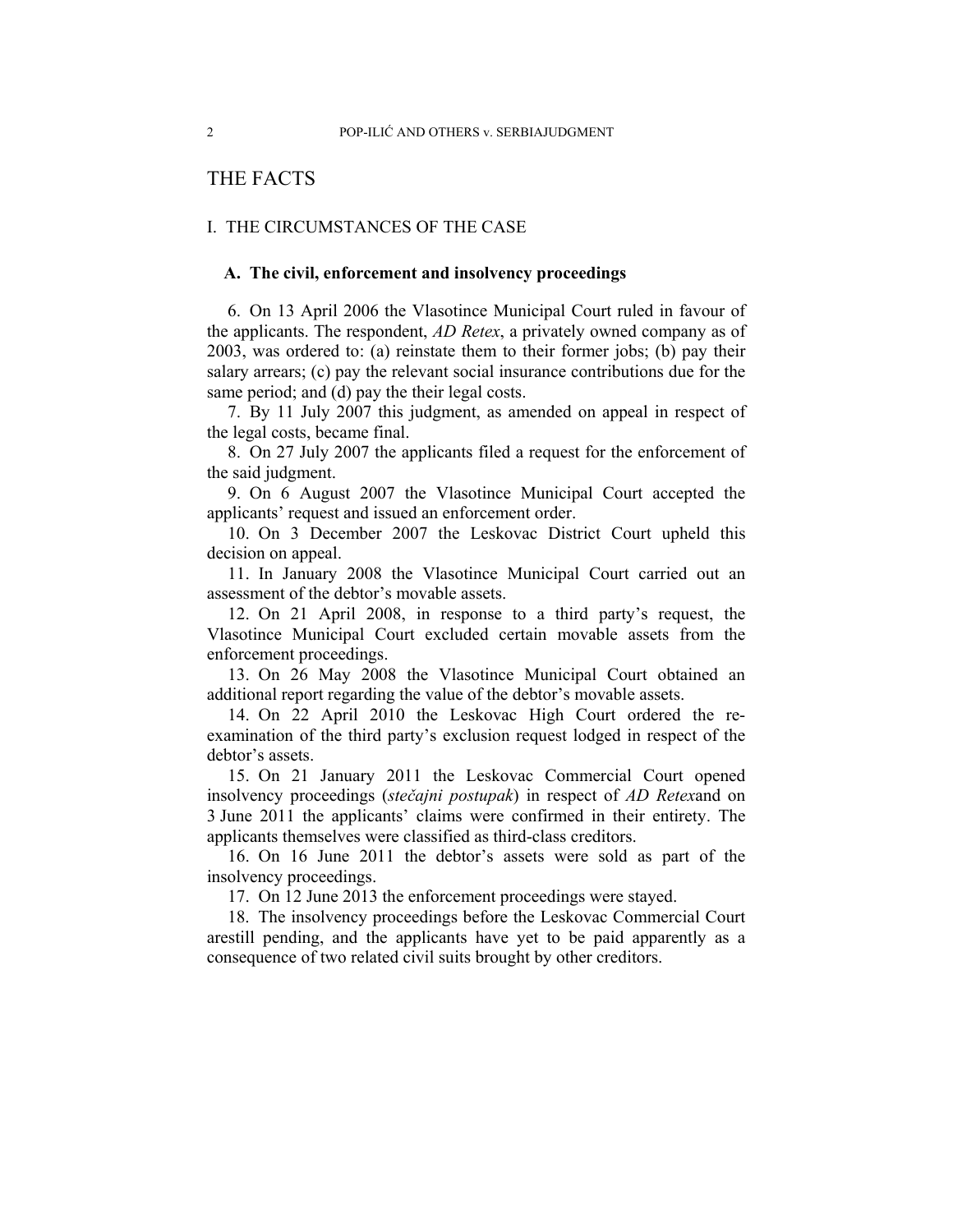### **B. The proceedings before the Constitutional Court**

19. On 26 April 2010 the applicants lodged an appeal with the Constitutional Court, maintaining that they had suffered a breach of the right to a fair trial within a reasonable time and a violation of their property rights. In terms of redress, the applicants sought recognition of these violations, an order from the Constitutional Court for the expedition of the impugned enforcement proceedings, and the "removal of all adverse consequences" suffered in this connection (including through the payment of their outstanding pecuniary claims).

20. On 4 April 2012the applicants noted the adoption of the amendments to the Constitutional Court Act, and specified their compensation claims accordingly. Specifically, on account of the pecuniary damage suffered, the applicants requested the respective amounts awarded to them by the final judgment in question, whilst as regards the non-pecuniary damage sustained they claimed 2,200 euros each (see paragraphs 27-30below).

21. On 27 March 2013 the Constitutional Court found, in the operative part of its ruling (*u izreci*), that the applicants had indeed suffered a violation of their right to a fair trial within a reasonable time, as well as a violation of their property rights, but rejected the compensation claims regarding the non-pecuniary damages sought by the applicants. The Constitutional Court, lastly, ordered that the impugned enforcement proceedings be terminated in accordance with the applicable legislation (see paragraph 31 below).

22. In its reasoning the Constitutional Court established that the courts in question had not acted promptly between 27 July 2007 and 21 January 2011. Concerning the compensation issue, the Constitutional Court stated that the applicants' pecuniary and non-pecuniary damage claims had been filed out of time. In so doing, it merely referred to Articles  $36 \S 1$  (2) and  $85$ § 3 of the Constitutional Court Act, as amended in 2011, and Article 40 § 1 of the amendments themselves (see paragraphs 27-30below).

#### II. RELEVANT DOMESTIC LAW

# **A. The Constitution of the Republic of Serbia (***Ustav Republike Srbije***; published in the Official Gazette of the Republic of Serbia – OG RS – no. 98/06)**

23. Article 170 provides that a "constitutional appeal may be lodged against individual decisions oractions of State bodies or organisations exercising delegated public powers which violate or deny human or minority rights and freedoms guaranteed by the Constitution, if other legal remedies for their protection have already been exhausted or have not been prescribed".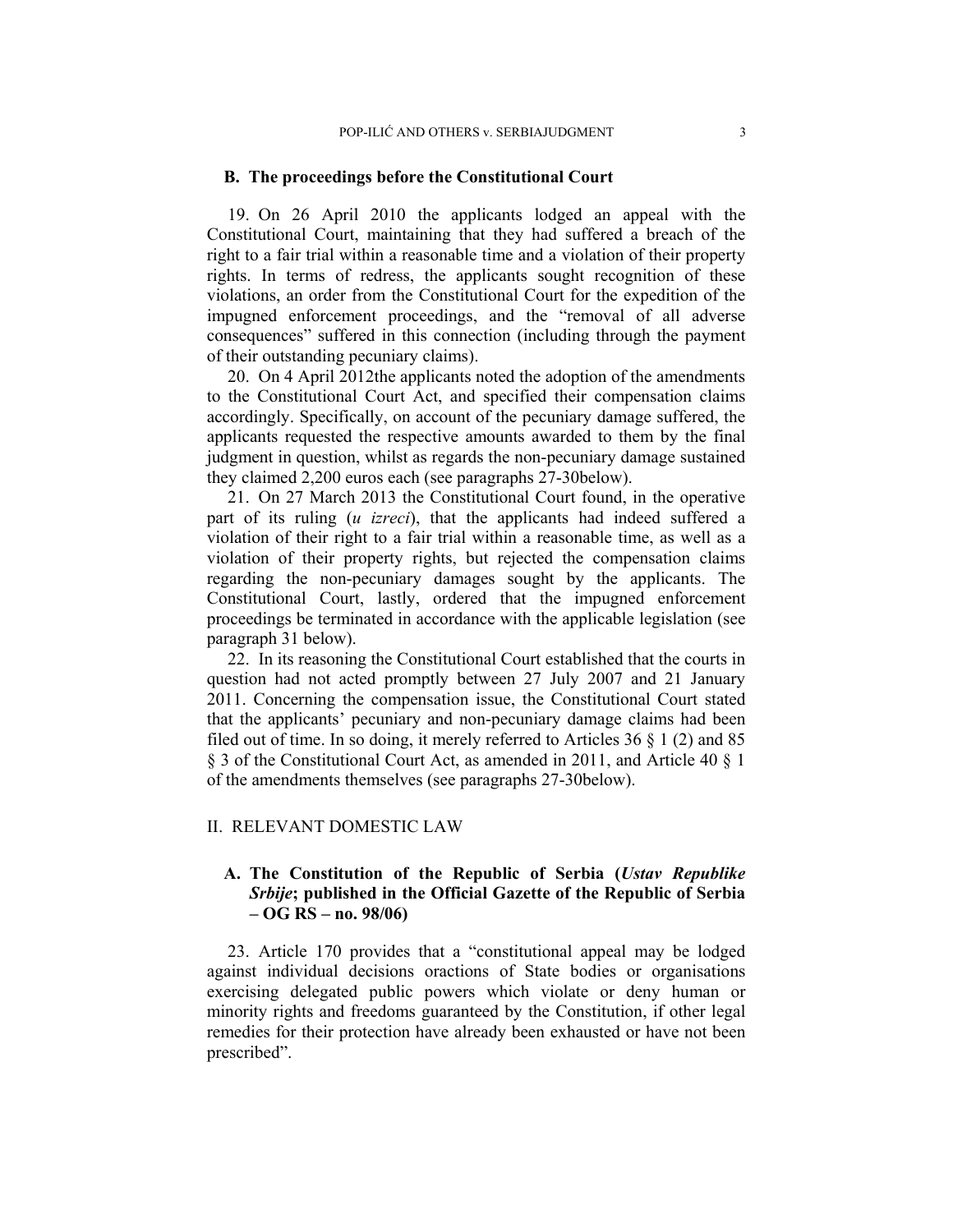# **B. The Constitutional Court Act 2007 (***Zakon o Ustavnom sudu***; published in OG RS no. 109/07)**

24. Article 84 § 1 provides that a "constitutional appeal may be lodged within thirty days of receipt of the individual decision or the date of commission of the actions" in question.

25. Article 85 § 1 refers to the necessary information which must be contained in the constitutional appeal. This information includes: (a) the appellant's personal data; (b) information concerning his or her legal counsel; (c) the particulars of the decision being challenged; (d) an indication of the relevant provisions of the Constitution; (e) the description of the violations alleged; (f) the redress sought by the appellant; and (g) the appellant's personal signature.

26. Article 89 § 2 provides that "[w]hen the Constitutional Court finds that an ... individual decision or action has violated or denied a human or minority right or a freedom guaranteed by the Constitution, it shall annul the ... decision in question or ban the continuation of such action or order the implementation of other specific measures as well as the removal of all adverse consequences within a specified period of time."

## **C. The Amendments to the Constitutional Court Act2011 (***Izmene i dopune Zakona o ustavnom sudu***; published in OG RS no. 99/11)**

27. Article 32 of this Act amended Article 85 § 1 of the Constitutional Court Act 2007 in so far as it removed the general reference to the need for the appellant to state the kind of redress deemed necessary (see at paragraph 25 above, under (f)). Article 85  $\S$  1, as amended, now requires that a constitutional appeal must contain a specific indication of the amount and basis for any pecuniary and/or non-pecuniary damages sought by the appellant.

28. Article 32 of the Amendments to the Constitutional Court Act 2011, *inter alia*, also added paragraph 3 to Article 85 of the Constitutional Court Act 2007. This new provision states that a compensation claim may only be made "simultaneously with the lodging of a constitutional appeal".

29. Article 36 § 1 (2) of the Constitutional Court Act 2007, as amended, provides that the Constitutional Court shall reject any and all submissions aimed at instituting any proceedings before it if the submissions in question have been lodged after the expiration of a given time-limit.

30. According to Articles 40 § 1 and 42 of the Amendments to the Constitutional Court Act 2011, which entered into force on 4 January 2012, all cases still pending before the Constitutional Court are to be concluded pursuant to the amendments enacted in 2011.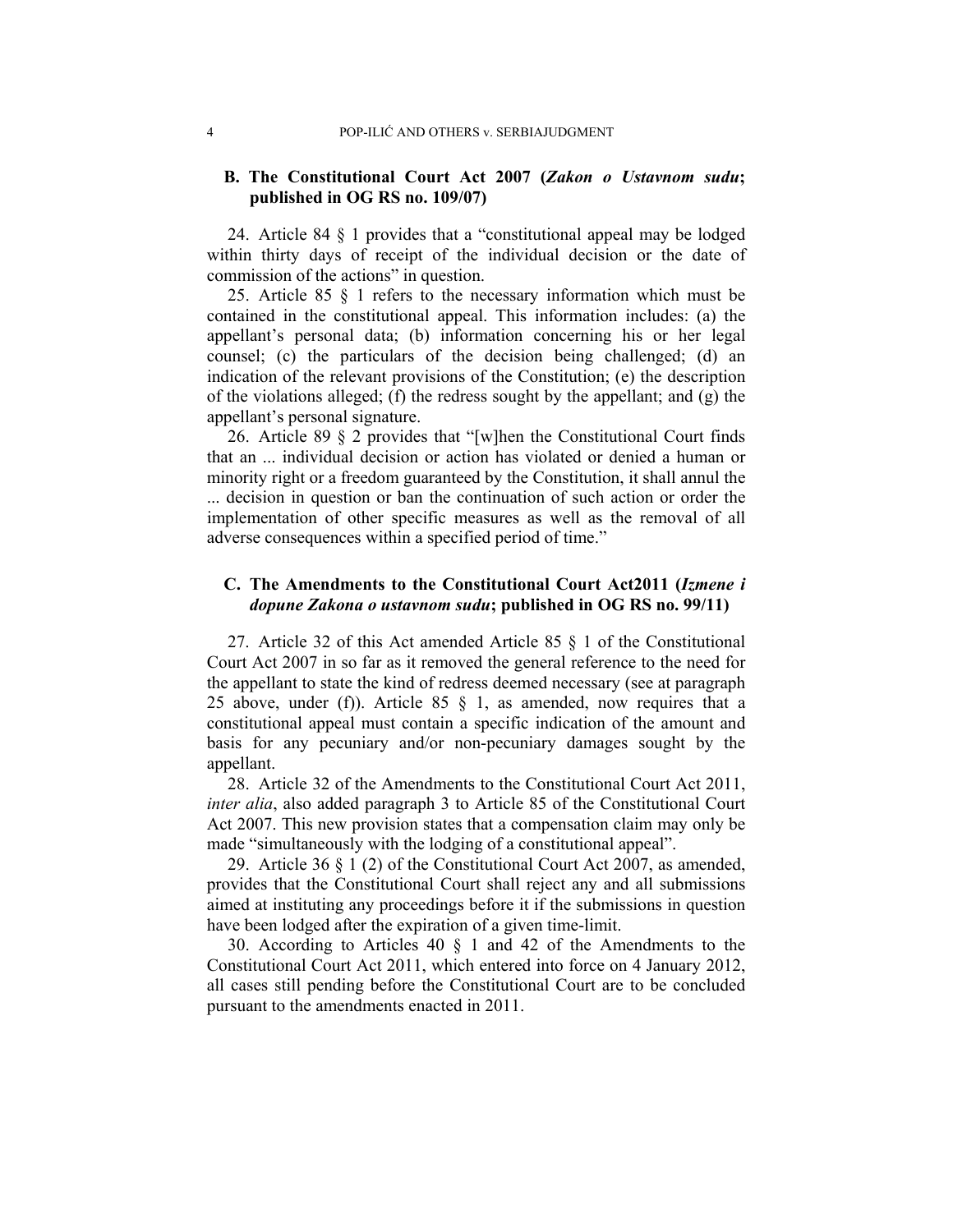### **D. The Insolvency Proceedings Act (***Zakon o stečaju***; published in OG RS no. 104/09)**

31. Article 93 §§ 1 and 2 provides, *inter alia*, that any pending enforcement proceedings shall be terminated upon the opening of insolvency proceedings in respect of the same debtor.

# THE LAW

#### I. JOINDER OF THE APPLICATIONS

32. The Court considers that, in accordance with Rule 42 § 1 of the Rules of Court, the applications should be joined, given their similar factual and legal background.

# II. ALLEGED VIOLATION OF ARTICLE 6§ 1 OF THE CONVENTION

33. The applicants complained, under Article 6 § 1 of the Convention, about the respondent State's failure to enforce the final judgment rendered in their favour.

34. Article 6 § 1, in so far as relevant, reads as follows:

"In the determination of his [or her] civil rights and obligations ..., everyone is entitled to a fair ... hearing ... by [a] ... tribunal..."

### **A. Admissibility**

#### *1. The parties' submissions*

35. The Government maintained that the applicants had failed to properly request compensation from the Constitutional Court for any pecuniary and/or non-pecuniary damage suffered as a consequence of the impugned non-enforcement. In particular, they should have specified their compensation claims within a period of thirty days as of the date of entry into force of the Amendments to the Constitutional Court Act,i.e. by 3 February 2012.Since the applicants only did so on 4 April 2012,the complaints at issue shouldbe rejected on the basis of their failure to make proper use of constitutional remedies. The Government further argued that,in these circumstances and in view of the substance of the Constitutional Court's ruling of 27 March 2013, the applicants had ultimately also lost their victim status (see paragraphs 21 and 22 above).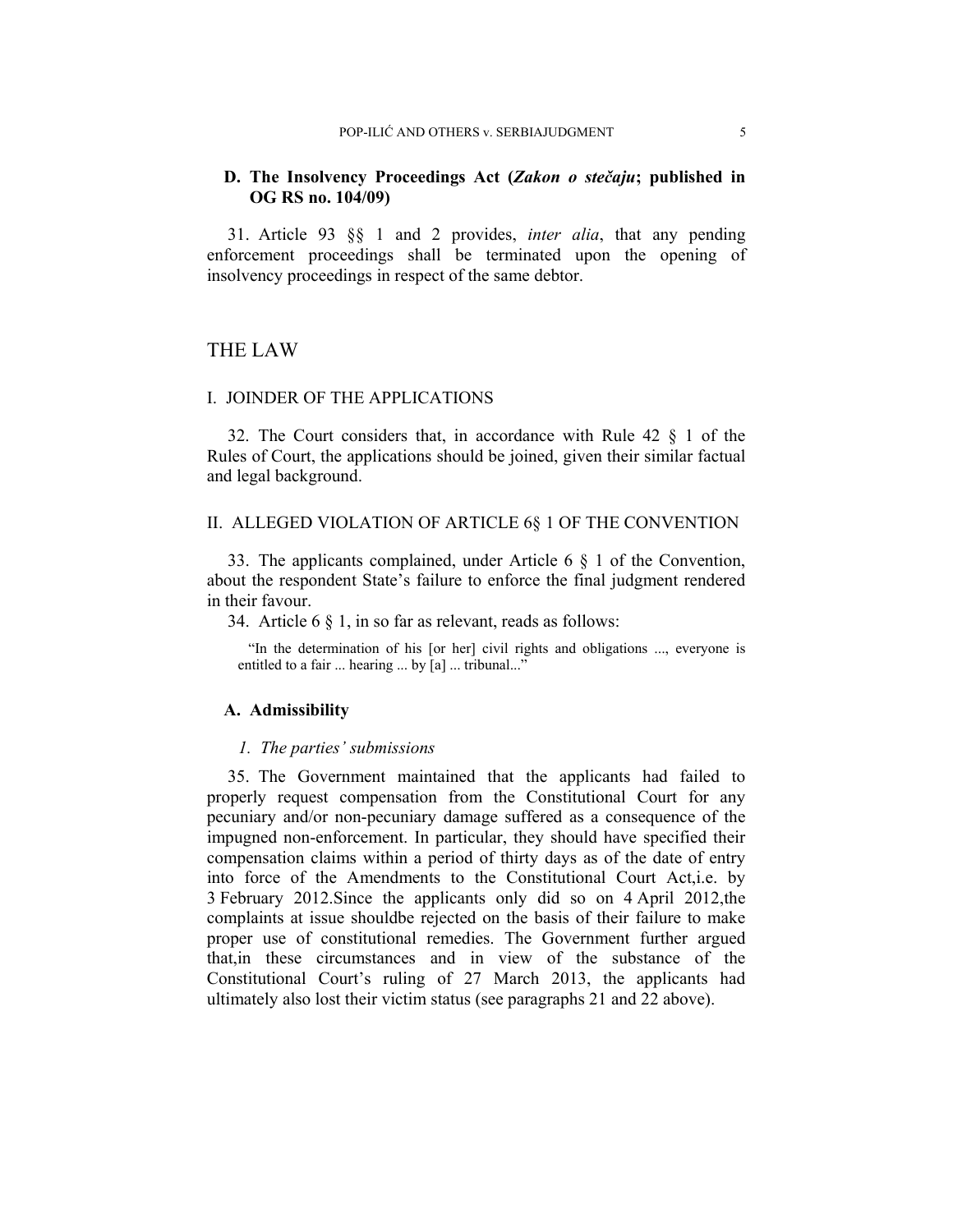36. The applicants submitted that they had complied with the exhaustion requirement, within the meaning of Article 35 § 1 of the Convention, and have retained their victim status.

# *2. The relevant principles*

37. The Court recalls that, under Article 35 § 1 of the Convention, it may only deal with an application after all domestic remedies have been exhausted. The purpose of Article 35 is to afford the Contracting States the opportunity of preventing or putting right the violations alleged against them before those allegations are submitted to the Court (see, for example, *Mifsud v. France* (dec.) [GC], no. 57220/00, § 15, ECHR 2002-VIII; and *Vučković and Others v. Serbia* [GC], no. 17153/11, § 70, 25March 2014). The obligation to exhaust domestic remedies therefore requires an applicant to make normal use of remedies which are effective, sufficient and accessible in respect of his or her Convention grievances.The applicants must further comply with the applicable rules and procedures of domestic law, including time-limits, failing which their application is likely to fall foul of the condition laid down in Article 35 § 1 (see, for example, *Cardot v. France*, 19 March 1991, § 34, Series A no. 200; *Akdivar and Others v. Turkey*, 16 September 1996, § 66, *Reports of Judgments and Decisions* 1996-IV; and *Vučković*, cited above, § 72). The Courthas, however, also frequently underlined the need to apply the exhaustion rule with some degree of flexibility and without excessive formalism (see *Akdivar*, cited above, § 69; and *Vučković*, cited above, § 76).

38. In terms of the burden of proof, it is up to the Government claiming non-exhaustion to satisfy the Court that the remedy was an effective one, available in theory and in practice at the relevant time (see, *inter alia*,*McFarlane v. Ireland* [GC], no. 31333/06, § 107, 10 September 2010; and *Vučković*, cited above, § 77). Once this burden has been satisfied, it falls to the applicant to establish that the remedy advanced by the Government was in fact exhausted, or was for some reason inadequate and ineffective in the particular circumstances of the case, or that there existed special circumstances absolving him or her from this requirement (see *Dankevich v. Ukraine*, no. 40679/98, § 107, 29 April 2003; *Akdivar*, cited above, § 68; and *Vučković*, cited above, § 77).

39. Finally, the Court reiterates that an applicant's status as a "victim" within the meaning of Article 34 of the Convention depends on the fact whether the domestic authorities have acknowledged, either expressly or in substance, the alleged infringement of the Convention and, if necessary, provided appropriate redress in relation thereto. Only when these conditions are satisfied does the subsidiary nature of the protective mechanism of the Convention preclude the examination of an application (see *Cocchiarella v. Italy* [GC], no. 64886/01, § 71, ECHR 2006-V; and *Cataldo v. Italy* (dec.), no. 45656/99, 3 June 2004).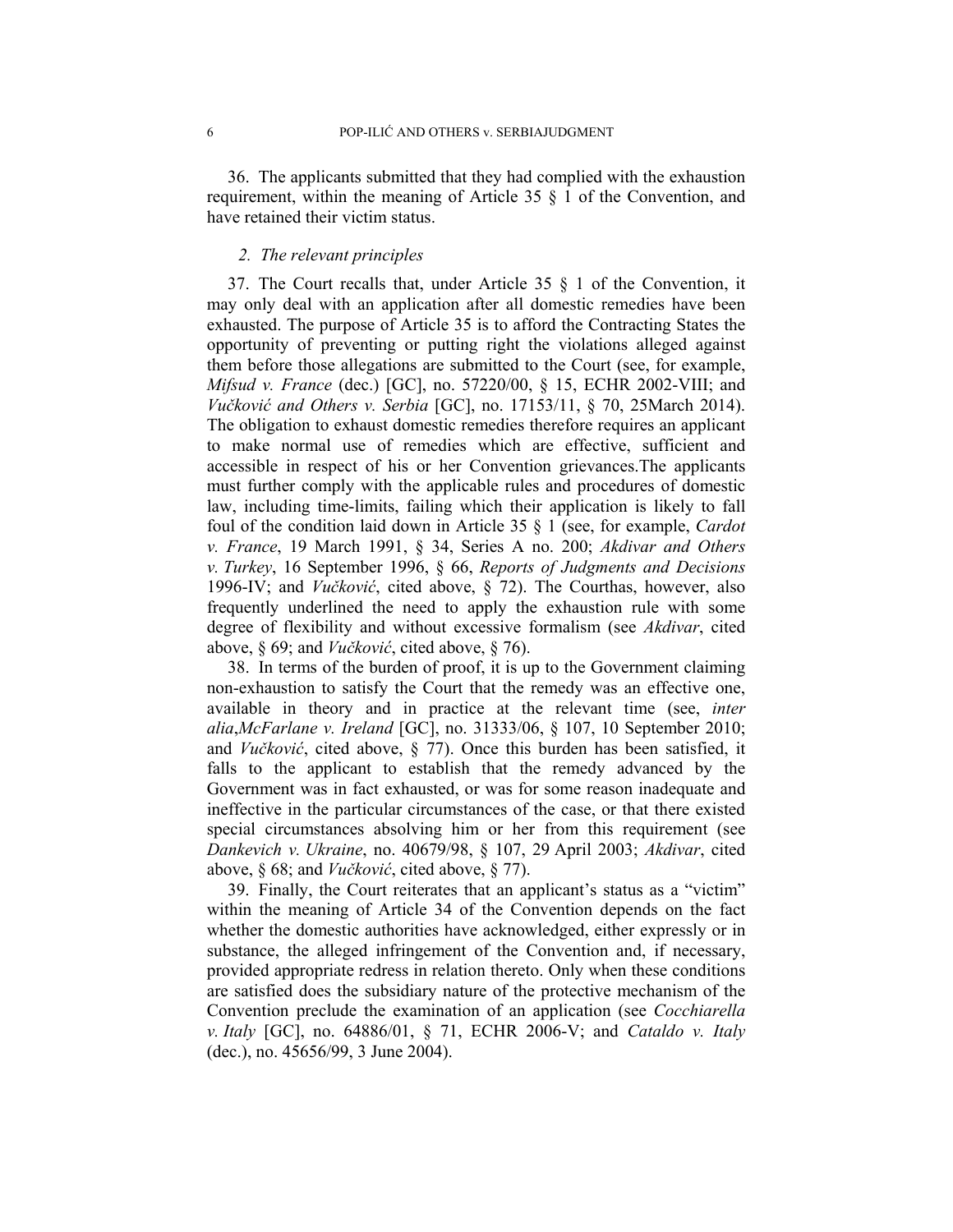### *3. The application of these principles to the present case*

### **(a) As regards the exhaustion of domestic remedies**

40. In *Vinčić* the Court held that "a constitutional appeal should, in principle, be considered as an effective domestic remedy within the meaning of Article 35 § 1 of the Convention in respect of all applications introduced [against Serbia] as of 7 August 2008" (see *Vinčić and Others v. Serbia*, no. 44698/06 and others, § 51, 1 December 2009). Of course, this includes complaints about length/non-enforcement in general, in which respect the Constitutional Court has routinely awarded compensation for any non-pecuniary damage suffered (see, among many other domestic rulings, Už. nos. 391/08, 143/09, 1387/09, 5466/10, 1063/12, 5660/12 of 9 April 2009, 17 March 2010, 17 February 2011, 20 December 2012, 30 May 2012 and 7 February 2013, respectively; see also *Vidaković v. Serbia* (dec.), no. 16231/07, 24 May 2011).

41. The Court notes that the applicants in the present case, when they lodged their constitutional appeal and relying on Article 89 § 2 of the Constitutional Court Act 2007, sought "removal of all adverse consequences" suffered due to the impugned non-enforcement and requested payment of their "outstanding pecuniary claims" (see paragraphs 19 and 26 above). Approximately three months after the entry into force of the Amendments to the Constitutional Court Act of 2011 and once such a possibility had been specifically envisaged, the applicants itemised their compensation claims with respect to the pecuniary and non-pecuniary damage allegedly sustained (see paragraphs 20 and 27-30 above). The Constitutional Court, however, ultimately rejected these claims as belated, referring, *inter alia*, to Article 85 § 3 of the Constitutional Court Act, as amended in 2011, requiring that such claims be "brought simultaneously with the lodging of a constitutional appeal" (see paragraphs 22 and 27 above). In those circumstances, the Constitutional Court would appear to have implicitly required from the applicants, who had lodged their constitutional appeal on 26 April 2010, the impossible – that is to retroactively comply with the provisions of the amendments which had entered into force on 4 January 2012 (see paragraphs 24-30 above).

42. As regards the Government's arguments to the effect that the applicants should have specified their compensation claims within a period of thirtydays as of the date of entry into force of the Amendments to the Constitutional Court Act, i.e. by 3 February 2012, the Court notes that there is nothing in the applicable national legislation or, indeed, in the Constitutional Court's own reasoning that might give any credence to this particular interpretation. The Government havealso offered no other constitutional case-law on the matter (see paragraph 38 above).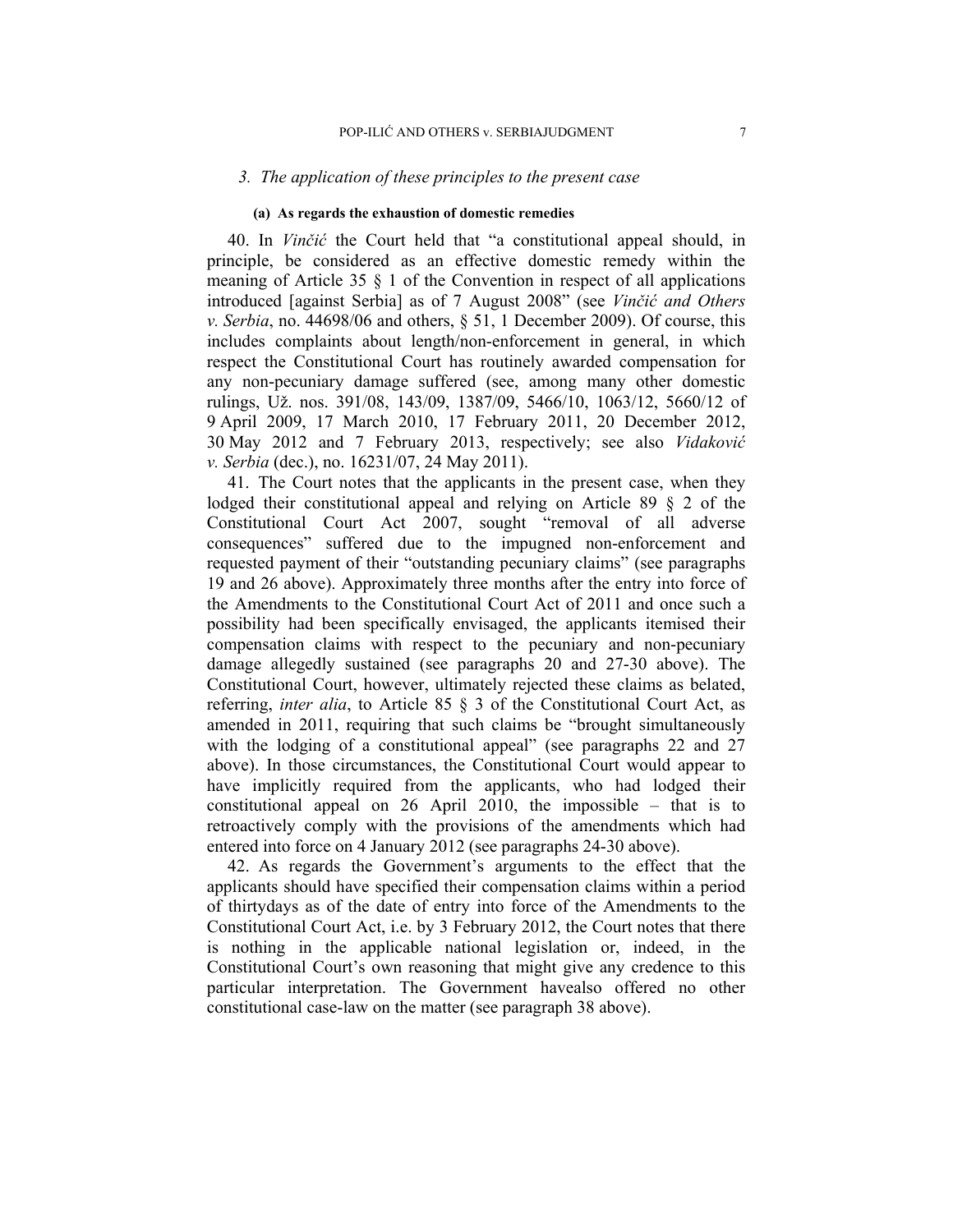43. In view of the above, the Court rejects the Government's objection to the effect that the applicants'had failed to properly exhaustdomestic remedies.

### **(b) As regards the applicants' victim status**

44. The Court notes that the Constitutional Court acknowledged that the applicants had suffered a violation of their constitutional rights equivalent to those guaranteed under Article  $6 \nless 1$  of the Convention. The Constitutional Court also ordered that the impugned enforcement proceedings be "terminated in accordance with the applicable legislation". The said order, however, clearly amounted to no redress at all since it merely referred to a provision of the Insolvency Proceedings Act stating that any pending enforcement proceedings shall be terminated upon the opening of insolvency proceedings in respect of the same debtor.The applicants were, lastly, never paid compensation for the pecuniary and/or non-pecuniary damage sustained in connection with the impugned non-enforcement and, moreover, their pecuniary damage claims were not even formally adjudicated in the operative part of the Constitutional Court's ruling (see paragraphs 21 and 22 above).

45. It follows that the Government's objection concerning the applicants' victim status must also be rejected.

#### **(c) Conclusion**

46. The Court notes that the applicants'complaintsare not manifestly illfounded within the meaning of Article 35 § 3 (a) of the Convention. It further notes that they are not inadmissible on any other ground. They must therefore be declared admissible.

### **B. Merits**

- 47. The applicantsreaffirmed their complaints.
- 48. The Government made no comments.

49. The Court recalls that the execution of a judgment given by a court must be regarded as an integral part of the "trial" for the purposes of Article 6 (see *Hornsby v. Greece*, judgment of 19 March 1997, § 40, *Reports* 1997-II). A delay in the execution of a judgment may be justified in particular circumstances. It may not, however, be such as to impair the essence of the right protected under Article 6 § 1 (see *Immobiliare Saffi v. Italy* [GC], no. 22774/93, § 74, ECHR 1999-V).

50. In view of the above and turning to the present case, the Court notes that the Serbian authorities have advanced no reasons for their failure to take all necessary measures in order to enforce the judgment in question between 27 July 2007 and 21 January 2011, those being the date of the applicants' submission of their enforcement request and the date of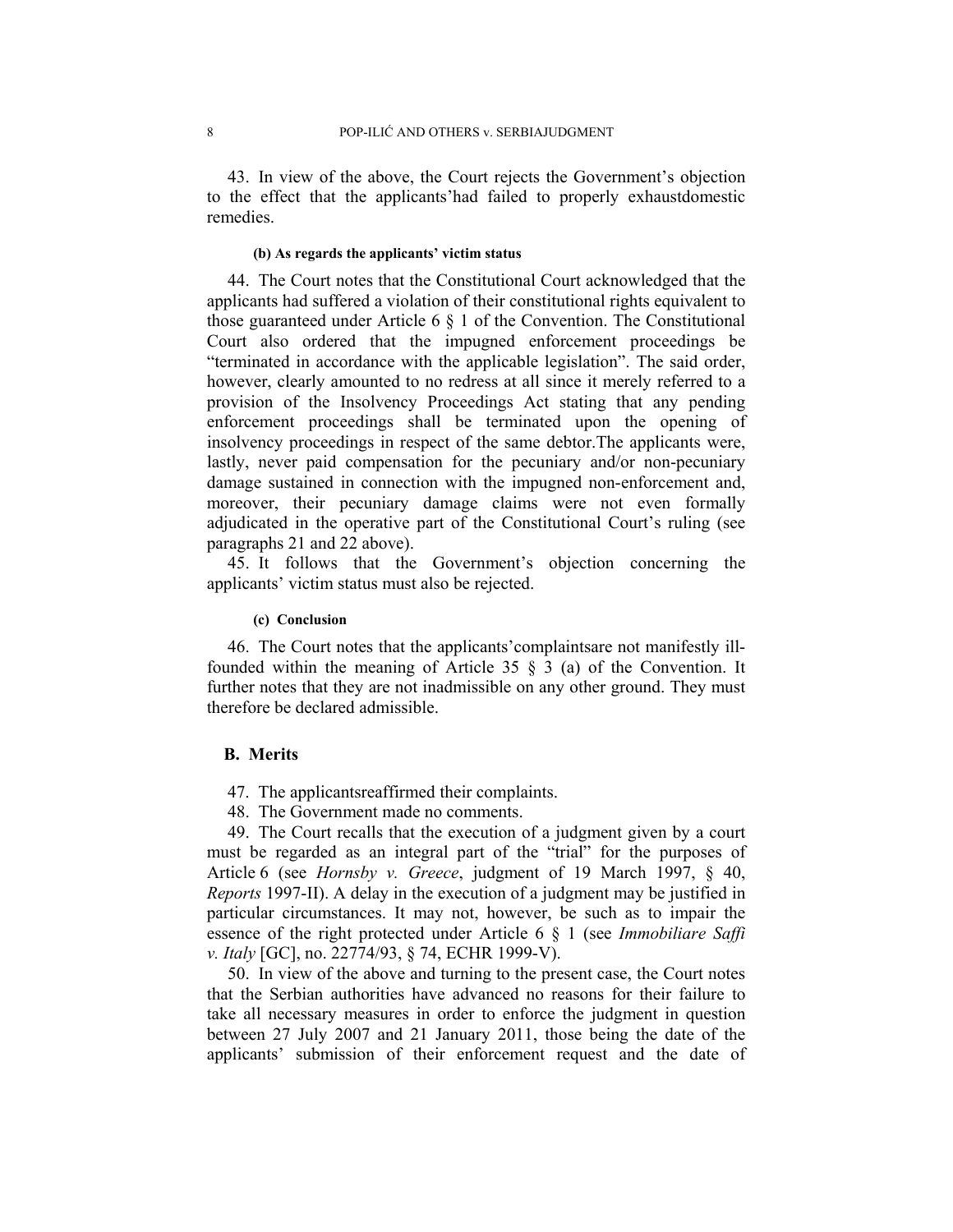institution of the insolvency proceedings respectively (see paragraphs 8-15 above; see also the Constitutional Court's own ruling described at paragraph 21 above).

51. Accordingly, the applicants have suffered a violation of their rights guaranteed under Article 6 § 1 of the Convention.

### III. ALLEGED VIOLATION OF ARTICLE 1 OF PROTOCOL No. 1

52. The applicantsalso complained that the respondent State's failure to enforce the final judgment rendered in their favour amounted to an additional violation of Article 1 of Protocol No. 1, which reads as follows:

"Every natural or legal person is entitled to the peaceful enjoyment of his [or her] possessions. No one shall be deprived of his [or her] possessions except in the public interest and subject to the conditions provided for by law and by the general principles of international law.

The preceding provisions shall not, however, in any way impair the right of a State to enforce such laws as it deems necessary to control the use of property in accordance with the general interest or to secure the payment of taxes or other contributions or penalties."

53. The Government submitted that it should not be held responsible for the debts of a privately owned company in the absence of any specific misconduct "on the part of the insolvency administrator or the commercial court" in question. Indeed, according to the Government, the applicants themselves only complained of "the delays" in general and the respondent State's ultimate failure to enforce the judgment debt.

54. As the Court has repeatedly held, when the debtor is a private actorthe State is not, as a general rule, directly liable for debts of such actors and its obligations are limited to providing the necessary assistance to the creditor in the execution of the respective court awards, including through any insolvency procedures (see, for example, *Shestakov v. Russia* (dec.), no. 48757/99, 18 June 2002; *Krivonogova v. Russia* (dec.), no. 74694/01, 1 April 2004; and *Kesyan v. Russia*, no. 36496/02, 19 October 2006; see also *Scollo v. Italy*, 28 September 1995, § 44, Series A no. 315-C; *Fuklev v. Ukraine*, no. 71186/01, § 84, 7 June 2005; and *Kotov v. Russia* [GC], no. 54522/00, § 90, 3 April 2012).

55. The debtor in the present caseis a privately owned company, with an apparently long-standing lack of assets. Further, there are no documentedacts or omissionson the part of the respondent State's judicial authorities which could havegenerated the impossibility to enforce the judgment debt (compare and contrast to, for example, *Kotov*, cited above, § 90). Finally, it is understood in this connection that the Constitutional Court in its ruling of 27 March 2013, when it found a violation of the applicants' property rights, only did so on the basis of the impugned delay,without establishing a causal relationship between the delay in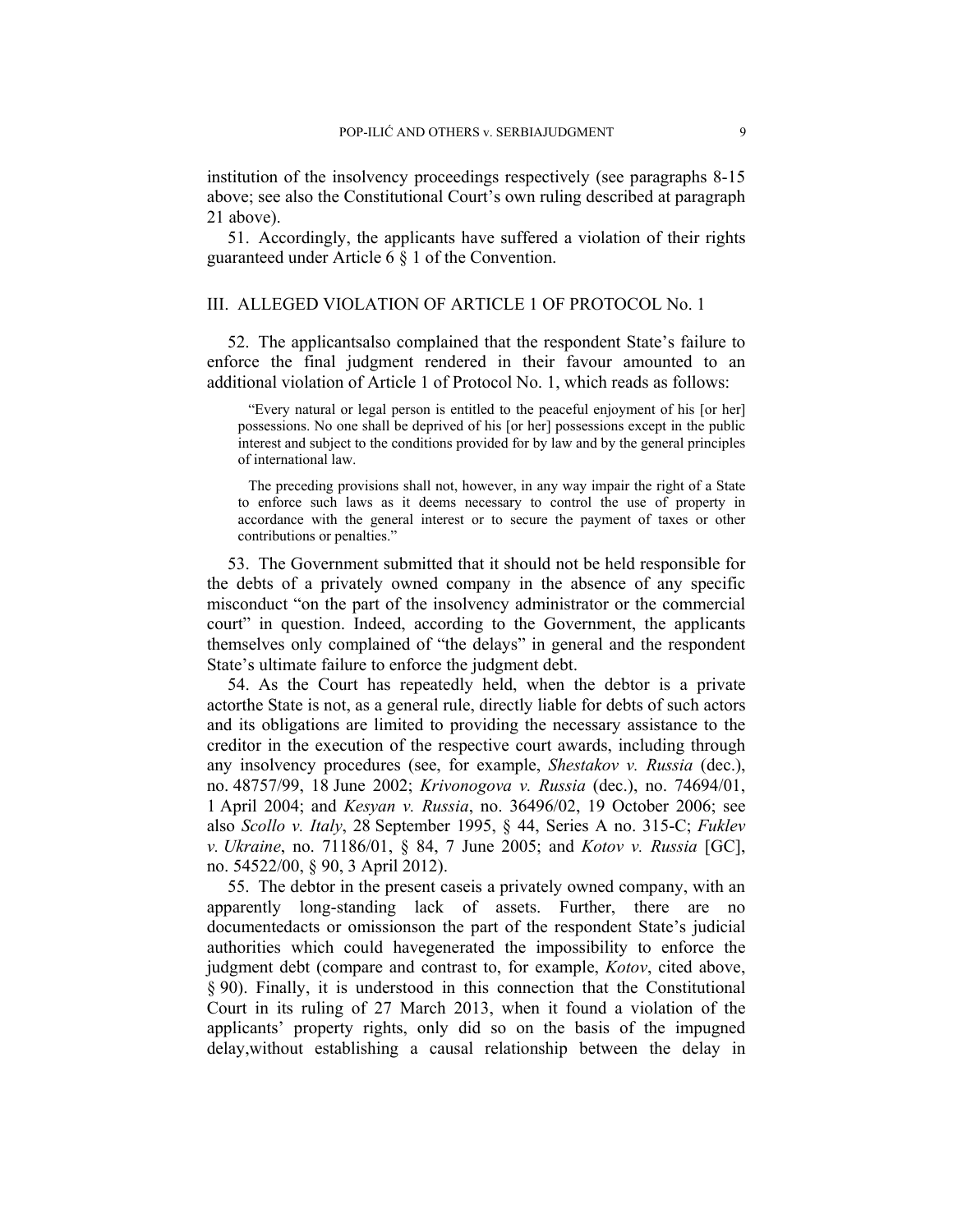question and the debtor's inability to honour its judgment debt towards the applicants (see paragraph 22 above).

56. In view of the above, the Court cannot but reject the applicants' complaints as manifestly ill-foundedin accordance with Article 35 §§ 3 (a) and 4 of the Convention.

### IV. APPLICATION OF ARTICLE 41 OF THE CONVENTION

### 57. Article 41 of the Convention provides:

"If the Court finds that there has been a violation of the Convention or the Protocols thereto, and if the internal law of the High Contracting Party concerned allows only partial reparation to be made, the Court shall, if necessary, afford just satisfaction to the injured party."

### **A. Damage**

58. The applicants requested that the State be ordered to pay, from its own funds, the sums awarded by the final judgment rendered in their favour. In particular, a total of 8,678.37, 1,1361.96, 9,601.09, 8,809.82, and 8,447.56 euros (EUR) in respect of Ms Svetlana Pop-Ilić, Ms Gordana Ilić, Ms Jasmina Blagojević, Ms Ljubinka Kocić and Ms Jasmina Davinić respectively.

59. The applicants further claimed EUR 3,100 each for the nonpecuniary damage suffered as a result of the impugned non-enforcement.

60. The Government contested these claims.

61. The Court does not discern any causal link between the violation found and the pecuniary damage alleged (see also paragraph 55 above); it therefore rejects this claim. At the same time, making its assessment on an equitable basis, it awards each applicantEUR 2,700in respect of the non-pecuniary damage suffered.

### **B. Costs and expenses**

62. The applicantslastly claimed EUR 200 each for the costs and expenses incurred in the course of the domestic enforcement and the insolvency proceedings, as well as EUR 2,600 jointly incurred in connection with the proceedings before the Constitutional Court.

63. The Government contested these claims.

64. According to the Court's case-law, an applicant is entitled to the reimbursement of costs and expenses only in so far as it has been shown that these have been actually and necessarily incurred and are reasonable as to their quantum. In the present case, regard being had to the documents in its possession and the above criteria, the Court considers it reasonable to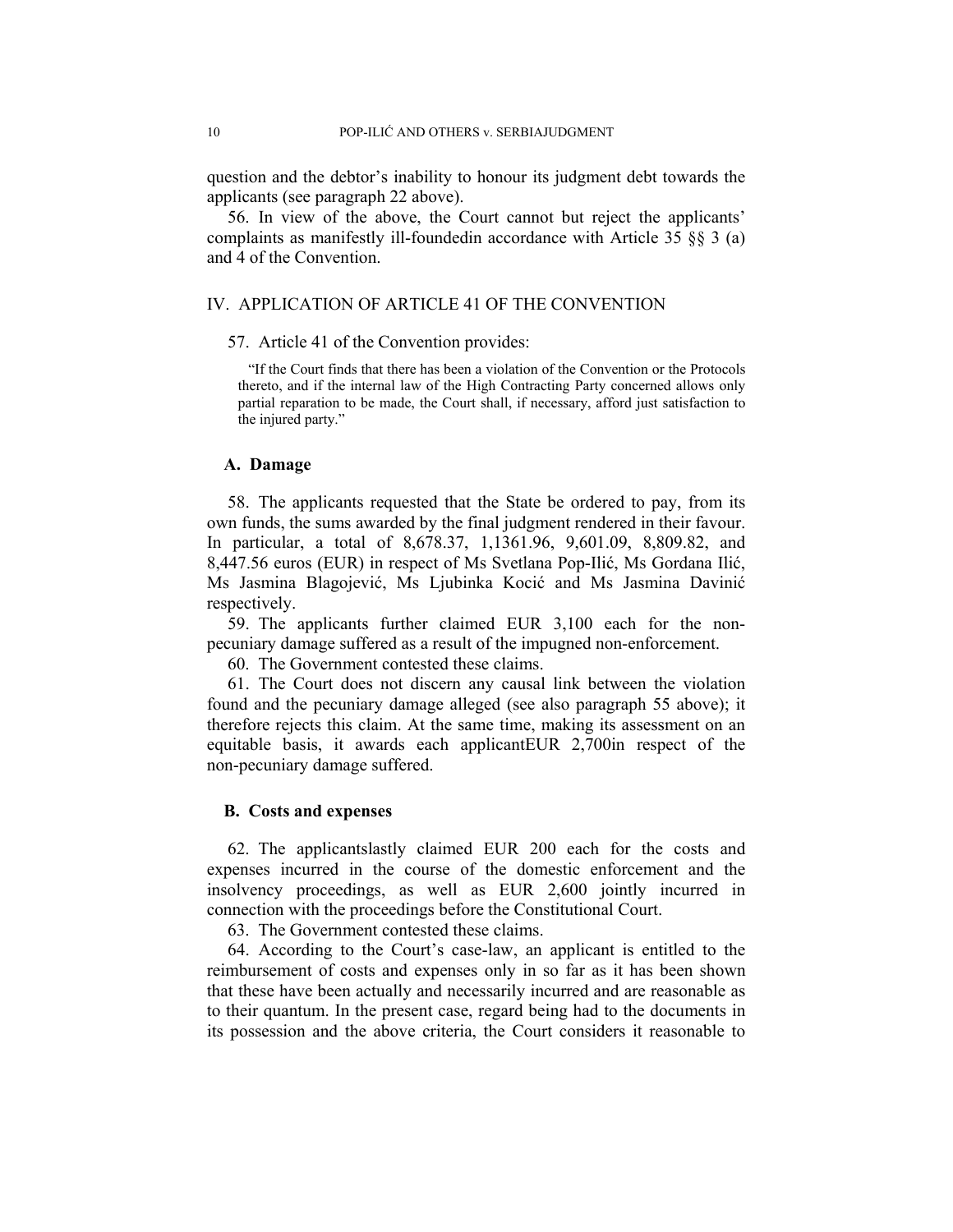award the applicants jointly the sum of EUR 1,700 for the costs and expenses incurred in the domestic proceedings.

### **C. Default interest**

65. The Court considers it appropriate that the default interest rate should be based on the marginal lending rate of the European Central Bank, to which should be added three percentage points.

# FOR THESE REASONS, THE COURT, UNANIMOUSLY,

- 1. *Decides* to join the applications;
- 2. *Declares*the complaintsunder Article 6 § 1 of the Convention admissible and the remaining complaints inadmissible;
- 3. *Holds*that there has been a violation of Article 6 § 1 of the Convention;
- 4. *Holds*,

(a) that the respondent State is to pay the applicants, within three months from the date on which the judgment becomes final in accordance with Article  $44 \tbinom{2}{3}$  of the Convention, the following amounts, to be converted into Serbian dinars at the rate applicable at the date of settlement:

(i) EUR 2,700 (two thousand and seven hundred euros)to each applicant, plus any tax that may be chargeable, in respect of nonpecuniary damage;

(ii) EUR 1,700 (one thousand and seven hundred euros) to the applicants jointly, plus any tax that may be chargeable to them, in respect of costs and expenses;

(b) that from the expiry of the above-mentioned three months until settlement simple interest shall be payable on the above amounts at a rate equal to the marginal lending rate of the European Central Bank during the default period plus three percentage points;

5. *Dismisses*the remainder of the applicants' claim for just satisfaction.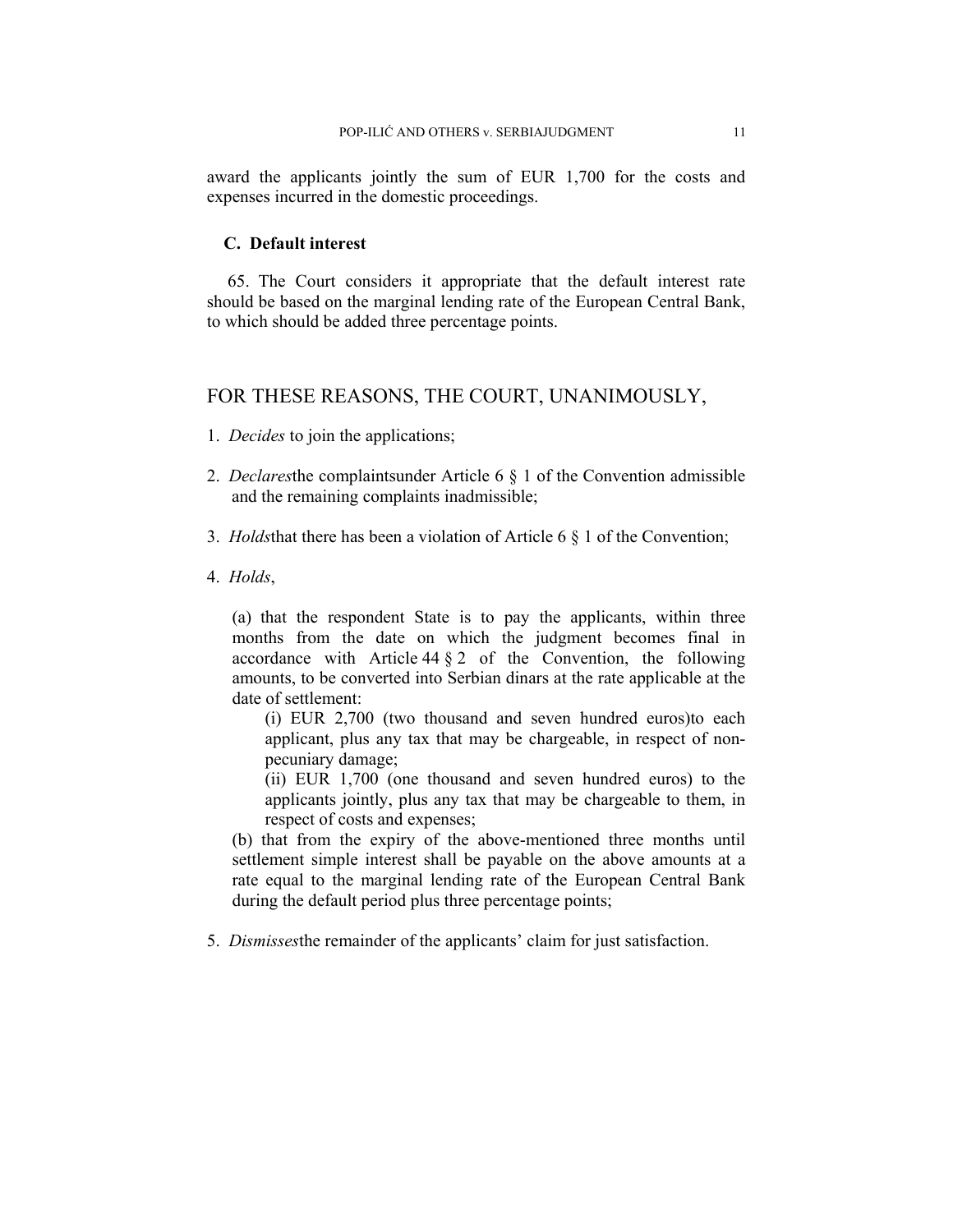Done in English, and notified in writing on 14 October 2014, pursuant to Rule 77 §§ 2 and 3 of the Rules of Court.

Deputy Registrar President

Marialena Tsirli Josep Casadevall